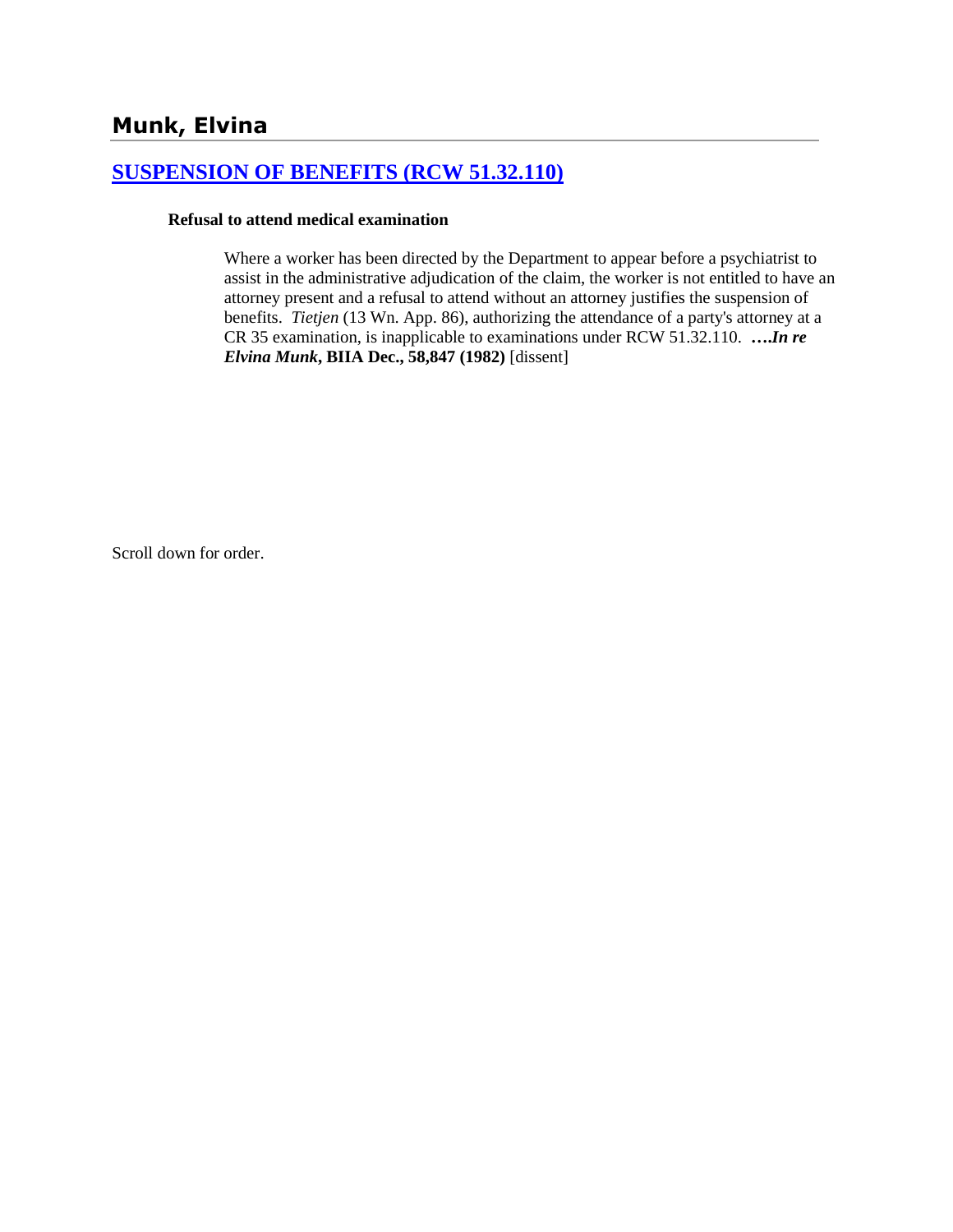#### **BEFORE THE BOARD OF INDUSTRIAL INSURANCE APPEALS STATE OF WASHINGTON**

**)**

**IN RE: ELVINA M. MUNK ) DOCKET NO. 58,847**

**CLAIM NO. G-962185 ) DECISION AND ORDER**

APPEARANCES:

Claimant, Elvina M. Munk, by Delay, Curran & Boling, per Robert H. Thompson, Jr.

Employer, Lakeland Village, by Steven Brooks, Field Safety Officer

Department of Labor and Industries, by The Attorney General, per Larry J. Kuznetz, Assistant

This is an appeal filed by the claimant on February 23, 1981 from an order of the Department of Labor and Industries dated February 10, 1981, which suspended claimant's right to further compensation under this claim. **AFFIRMED**.

## **DECISION**

Pursuant to RCW 51.52.104 and RCW 51.52.106, this matter is before the Board for review and decision on a timely Petition for Review filed by the Department of Labor and Industries to a Proposed Decision and Order issued on December 30, 1981, in which the order of the Department dated February 10, 1981 was reversed and remanded to the Department with direction to reinstate claimant's benefits under the claim and to take such other and further action as is necessary or required by law.

The Board has reviewed the evidentiary rulings in the appeal record and finds that no prejudicial error was committed and said rulings are hereby affirmed.

Claimant, by her appeal from the Department's order of February 10, 1981, raises the question of whether the Department was correct in suspending her rights to further benefits under this claim because of her insistence on the presence of her attorney at the psychiatric examination arranged by the Department. In their arguments regarding the resolution of this issue, the parties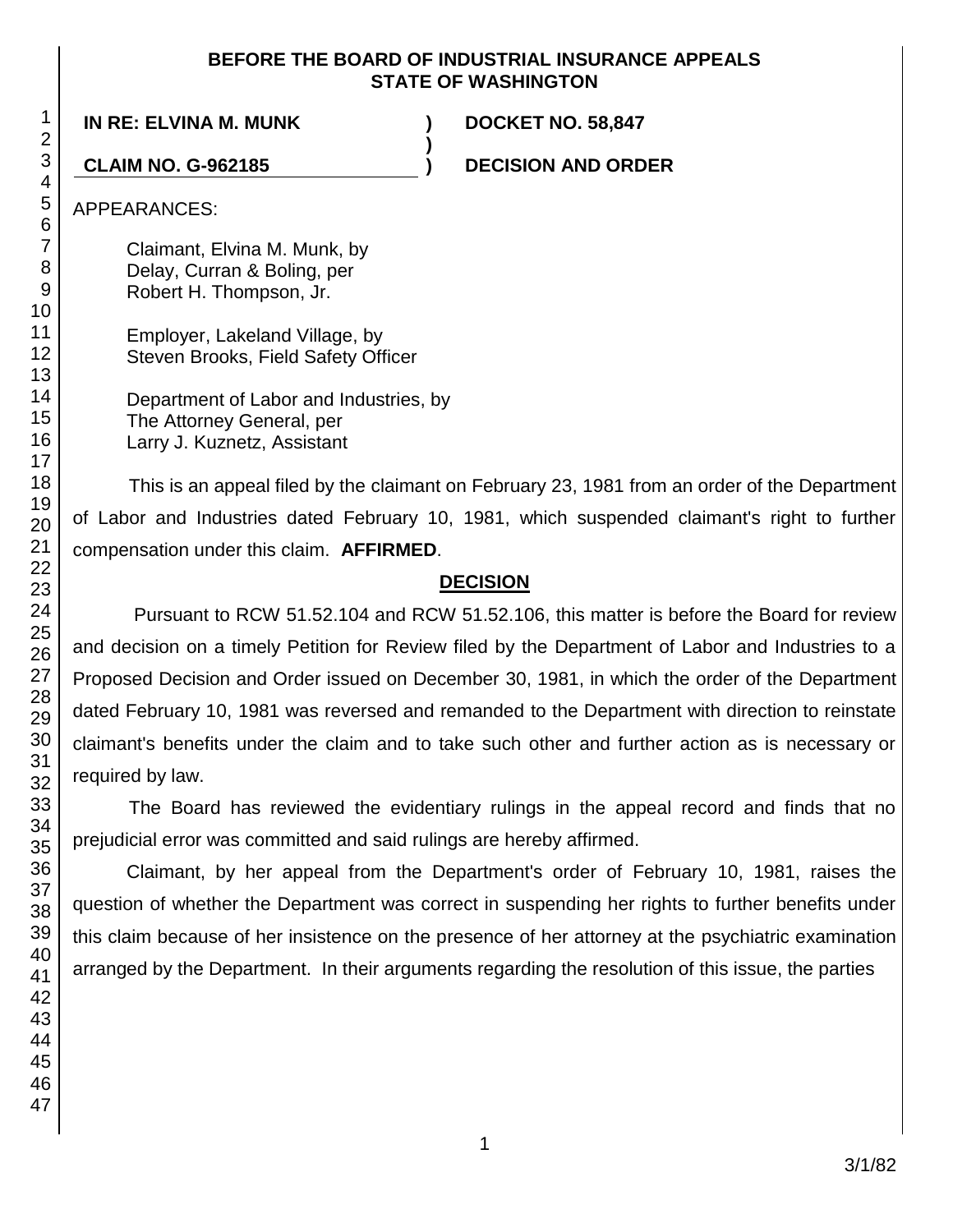have directed our attention to the case of Tietjen v. Dept. of Labor & Industries, 13 Wn. App. 86 (1975), which includes dicta authorizing the attendance of a party's attorney at an examination ordered pursuant to CR 35. While the language in the Tietjen case may state a widely held position allowing an attorney's presence during an examination conducted in an adversarial setting, it clearly does not apply to examinations conducted by the Department of Labor and Industries in a setting designed for administrative adjudication. The Department's gathering of information pursuant to its statutorily authorized duties in administering the Workers' Compensation Act is not the type of adversarial proceeding undertaken in an examination pursuant to CR 35 and not the type of situation contemplated by the court in its discussion in the Tietjen case.

We believe that the claimant's insistence upon the presence of her attorney at the psychiatric examination scheduled by the Department was an obstruction of the medical examination provided for by RCW 51.32.110. In view of the claimant's obstruction of the medical examination, the Department's suspension of benefits by its order of February 10, 1981 is appropriate. The testimony of the medical experts called by the Department of Labor and Industries was uniformly to the effect that the presence of someone other than the physicians performing the examination and the person being examined would substantially frustrate the ability of the physicians to perform a proper examination. This testimony has convinced us that the claimant's insistence upon the presence of her attorney at a psychiatric examination would frustrate the purposes of this examination and be an obstruction justifying suspension of the claim pursuant to RCW 51.32.110.

It is also arguable that under the holding of Olympia Brewing Co. v. Dept. of Labor & Industries, 34 Wn. 2d 498 (1949), the claimant has the burden of establishing by a preponderance of the evidence that the Department's order suspending benefits was incorrect. Perusal of the record convinces us that the claimant has not established by a preponderance of the evidence that her insistence upon the presence of her attorney at a psychiatric examination was not an obstruction of the examination.

Under any analysis of the issue presented by this appeal, the Department is entitled to an examination under the provisions of RCW 51.32.110 with only the examiner or the examiners and the claimant present. The Department's order suspending benefits is correct and must be affirmed.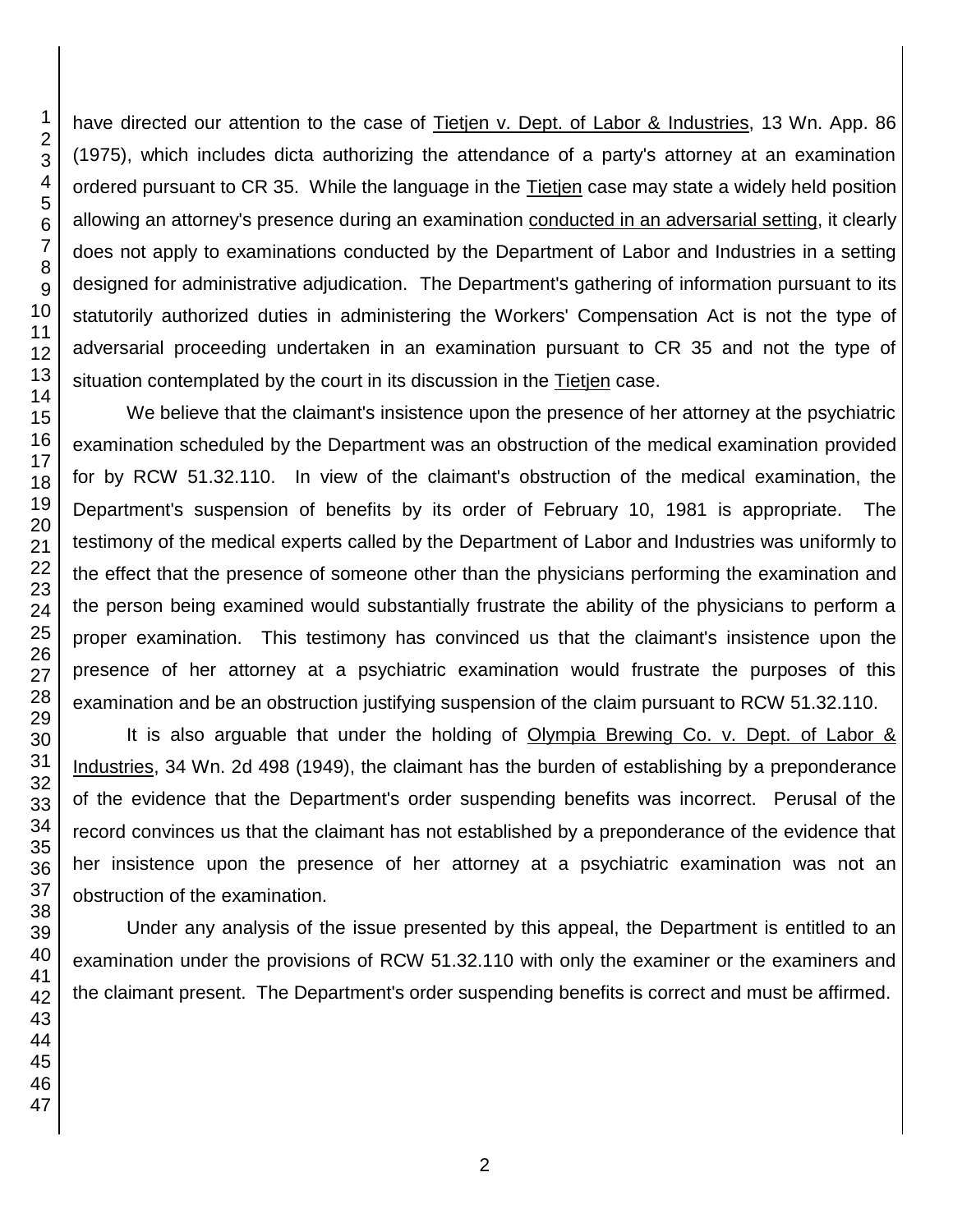# **FINDINGS OF FACT**

Based on a careful review of the entire record, this Board makes the following findings of

- 1. On October 21, 1976 the claimant, Elvina M. Munk, filed an accident report alleging that she had suffered an industrial injury on October 7, 1976 during the course of her employment with Lakeland Village. On February 10, 1981 the Department of Labor and Industries issued an order suspending claimant's right to further compensation for failure to submit to a medical examination pursuant to the terms of RCW 51.32.110. On February 23, 1981 claimant filed a notice of appeal from the Department's order of February 10, 1981. On March 12, 1981 the Board issued an order granting the appeal and proceedings were held thereafter.
- 2. Claimant, on two separate occasions, was directed by the Department of Labor and Industries to appear for psychiatric examination by physicians selected by the Department, and on each occasion conditioned her attendance at the examination on the presence of her attorney.
- 3. Claimant's insistence upon the presence of her attorney constitutes a significant obstruction to the psychiatric examination and has the effect of preventing the Department of Labor and Industries from securing a valid psychiatric examination and evaluation. The presence of the claimant's attorney at a psychiatric examination impedes the development of a trust relationship between the doctor and the claimant, impedes verbal and non-verbal communication, militates against the claimant's candor, and distracts both medical examiner and patient. Presence of the claimant's attorney makes it virtually impossible for a psychiatrist to conduct a satisfactory evaluation.

# **CONCLUSIONS OF LAW**

Based upon the foregoing findings of fact, this Board makes the following conclusions of law:

- 1. The Board of Industrial Insurance Appeals has jurisdiction of the parties and the subject matter to this appeal.
- 2. Claimant's insistence upon the presence of her attorney at psychiatric examinations directed by the Department of Labor and Industries pursuant to RCW 51.32.110 constitutes a refusal to submit to a medical examination or obstruction of a medical examination.
- 3. The Department of Labor and Industries acted correctly in suspending claimant's benefits under the Workers' Compensation Act pursuant to the provisions of RCW 51.32.110, in that her insistence upon the presence of her attorney at a psychiatric examination constituted an obstruction of the examination or a refusal to submit to said examination.

1 2

fact: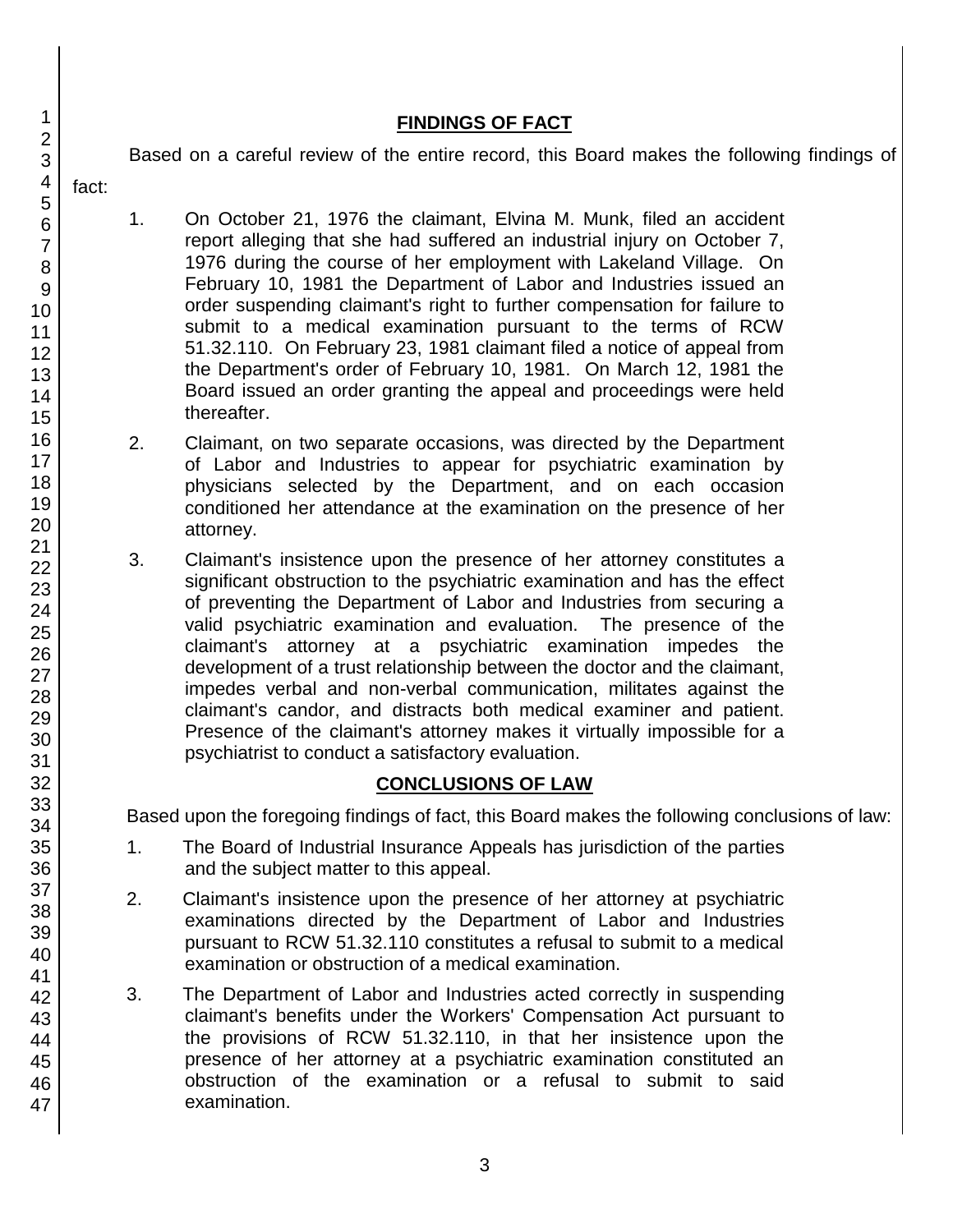4. The order of the Department of Labor and Industries dated February 10, 1981, which suspended benefits under this claim, is correct and will be affirmed.

It is so ORDERED.

Dated this 1st day of March, 1982.

## BOARD OF INDUSTRIAL INSURANCE APPEALS

| /s/             |          |
|-----------------|----------|
| MICHAEL L. HALL | Chairman |
|                 |          |

 $/$ s/ $\sim$ 

PHILLIP T. BORK Member

# **DISSENTING OPINION**

The majority's facile dismissal of the applicability of the holding in the Tietien case is based on their opinion that the examinations performed at the request of the Department of Labor and Industries in an administrative setting are not adversarial in nature. Whatever adjective is applied in describing the procedures, it is true that the claimant's rights will be adjudicated by the Department on the basis of the examination performed and the examiner will be presented as a witness before this Board if the claimant appeals the Department's decision. This appears to me to be just the type of situation where the presence of the claimant's legal representative would be justified by the holding in the Tietjen case in order to protect her rights under the claim and in regards to further proceedings such as an appeal.

In addition, the majority does not mention any rule or regulation adopted by the Department as provided for in RCW 51.32.110 stating who may or may not be present at a medical examination undertaken by the Department pursuant to this statute. The Department of Labor and Industries should not be allowed to compel the claimant to appear for a psychiatric examination under threat of suspension of benefits when it has not adopted a clear rule or policy prohibiting the attendance of the claimant's attorney.

At the time the claimant was ordered to appear for a psychiatric examination, RCW 51.32.110 contained in addition to the language relied upon by the majority in sustaining the Department the following provision:

> "That the department or the self-insurer shall not suspend any further action on any claim of a worker or reduce, suspend or deny any compensation if a worker has good cause for refusing to submit to or to